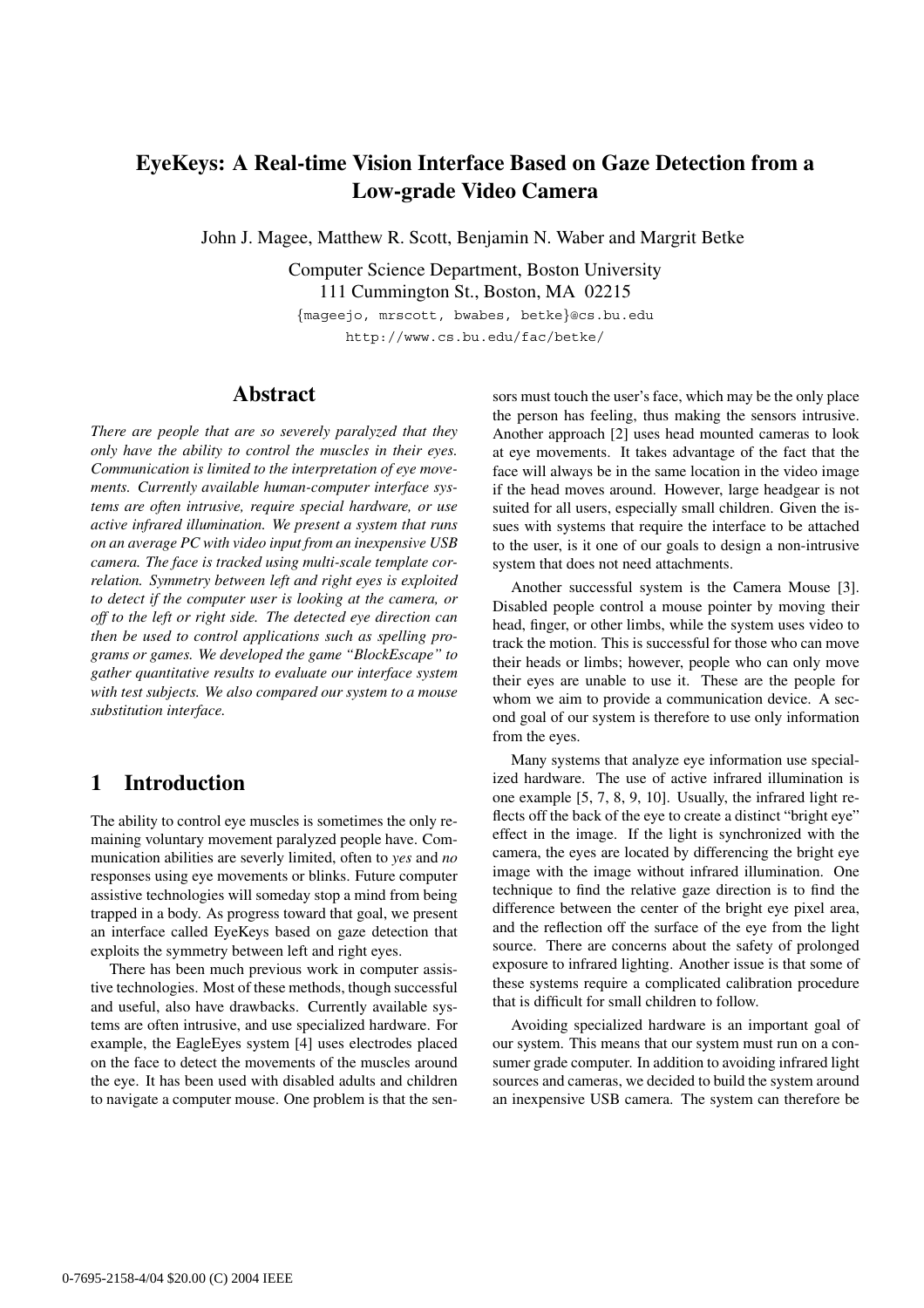

Figure 1: Major functions of the face tracking and eye analysis system.

run on any computer without the need for an expensive frame grabber or pan/tilt/zoom camera. Our system must be able to work with images that have a lower resolution than the images used in previous approaches [13, 14].

To be a useful human-computer interface, the system must run in real time. This excludes many existing approaches that do not run in real time. In addition, the system can not use all of the processing power of the computer because the same computer will have to run both the vision based interface as well as user programs such as web browsers or games.

EyeKeys tracks the face using multi-scale template correlation. The left and right eyes are compared to determine if the user is looking center, or to the left or right side. The output of our system can be used to control applications such as spelling programs or games.

We tested EyeKeys on the BlockEscape game. This game was developed specifically as an engaging way to test our interface system while reporting quantitative results. This is important because it motivates users and test subjects to try the system. Since we designed the game, we can use it to gather statistics on how well the interface works for various situations that we create.

This paper is organized in the following fashion: Section 2 discusses the methods employed in the EyeKeys system itself, including a thorough description of the EyeKeys' modules and the BlockEscape game. Section 3 details our experiments and results, while section 4 presents an indepth discussion of our results, comparisons to other HCI systems, and plans for future extensions to our system.

## **2 Method**

The system consists of two main modules: (1) the face detector and tracker, and (2) the eyes analysis module. Throughout the system, efficient processing techniques must be used to avoid wasting computing power. Major components of the system are presented in Figure 1.

In order to facilitate working with the eyes, we developed a simple but fast 2D face tracker. From the scale and location of the found face, a region of interest for the eye analysis module is obtained. The eye analysis module then determines if the eyes are looking towards the center, to the left, or to the right of the camera.

The output from the eye module can be the input to a simple computer control interface. Usually, looking center means "do nothing." The interface system can then map the left and right outputs to events such as mouse movements, left and right arrow keys, or tab and enter ("next link" and "follow link" for web browsing). Text can be entered in a variety of ways. An on–screen keyboard can scan to the correct letter, or letters can be selected by following a binary search approach. Some of this type of software is already in use with current interfaces for people with disabilities [3, 4, 6].

#### **2.1 Face tracker**

The face tracker itself consists of various modules, some of which are parts of previous face tracking approaches, e.g. [16]. Color and motion information is combined to create a mask to exclude areas of the search space for the correlation template matching. To deal with different scales, the system uses image pyramids [1] along each step. The pyramid consists of the input image at  $640 \times 480$  with 8 stages to the lowest resolution of  $32 \times 24$ . The combined output from the color and motion modules is used as a mask to exclude regions of the image at every pyramid level from the search. Normalized correlation is used to match a small  $12 \times 16$  template along each stage of the pyramid.

**Color module.** Skin color has been used to track faces previously, e.g. [11]. Here, it is used as a preprocessing mask. The color input image is converted into the YUV color space. A binary image is created with a 2D histogram lookup in UV space. If a pixel's lookup on the histogram for the specified UV value is over a threshold, then the pixel is marked as skin, otherwise not. The binary image is then decimated into the other levels using Gaussian blurring. A box filter is applied to the whole pyramid to make each level represent the color information for the appropriate scale of the face to search for.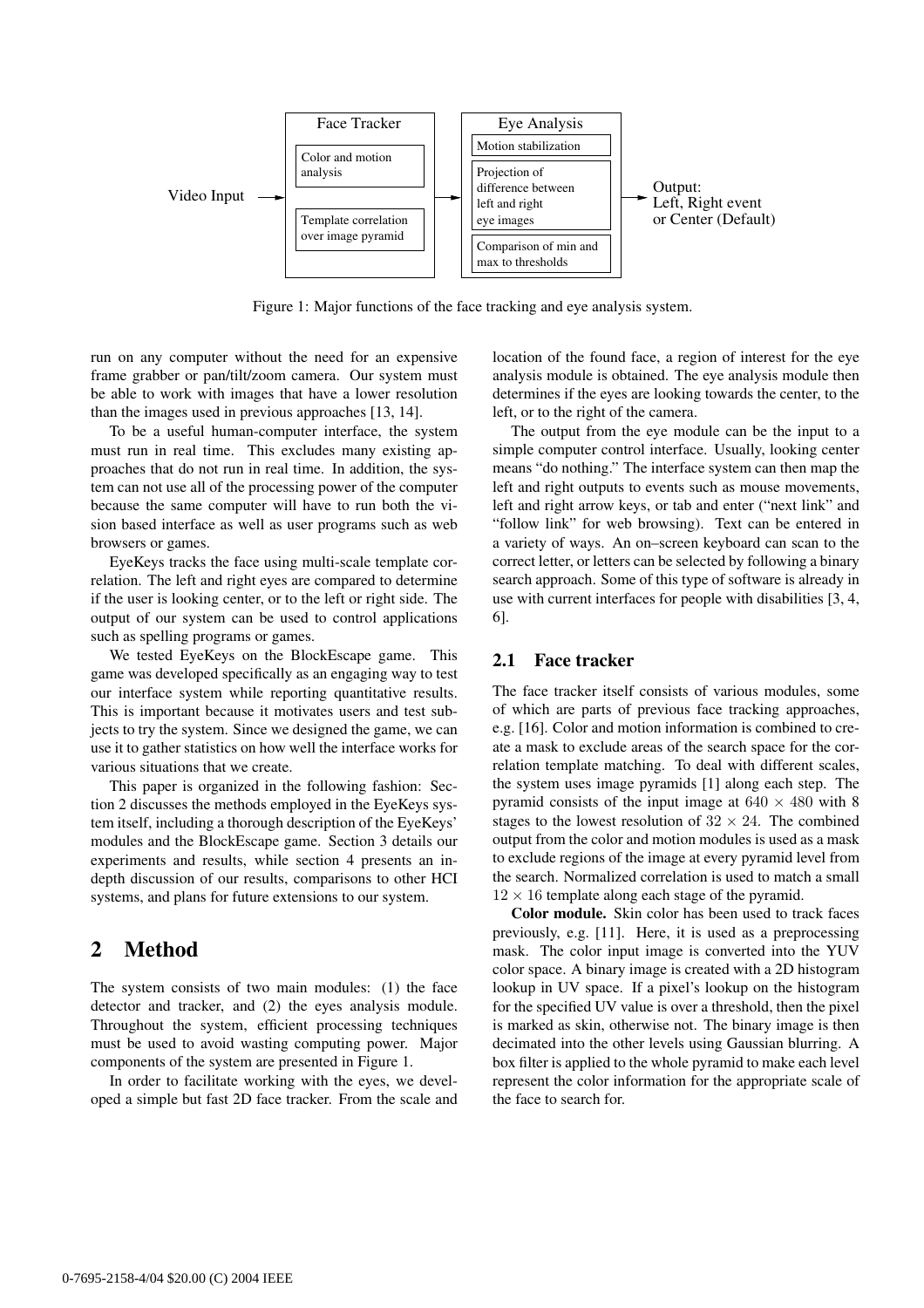The color histogram was trained on 15 face images. The images were marked by hand with a rectangle covering most of the facial regions. In cases where the color segmentation fails to provide good results, the histogram can be retrained on the fly simply by clicking on areas of skin in the live video. The histogram can be saved and loaded so that it can be used again for the same user or lighting conditions without retraining.

**Motion module.** A simple assumption is behind the motion module: if the person moves, then motion detection should find where they are moving, otherwise the person should be found in nearly the same location as in the previous frame. Frame differencing creates a motion image, which is then thresholded to create a binary image. The binary image is then decimated into a pyramid as in the color module, and a box filter is applied to account for scale.

The locations within 5 pixels of the previously found face location are set to one in the binary motion image. This prevents the motion mask from excluding the previous face location from the correlation search in cases when there is little or no motion. The two adjacent motion pyramid levels are also modified in this way to account for movements towards or away from the camera that are not caught by the motion segmentation. The area modified is proportional to the scale represented by the respective pyramid level.

**Correlation module.** Normalized correlation template matching is used to find the exact location of the face. A  $12 \times 16$  face template is then correlated over all levels of the greyscale input pyramid (Y channel from the YUV color image).

The small face template allows the correlation to find a general face in the image, which is created by averaging the brightness values of 8 face images. Matching this template over the pyramid allows for faster correlation while preserving the relevant information in each level. The maximum correlation peak among all of the levels indicates the location of the face. The scale of the face is known by the level of the pyramid at which the maximum is found.

The template can be updated from the current video feed by clicking on the nose and then selecting the correct scale of the face from a slide bar.

### **2.2 Eye analysis**

From the output of the face tracker, approximate location and scale of the eyes are known based on common anthropomorphic properties. Two images around the region of interest are cropped out from the highest resolution level in the pyramid. Movement of the head in the image plane or into different scale levels of the pyramid are accounted for to keep eyes near the center of the cropped images. The images are scaled using linear interpolation to  $80 \times 60$  pixels.

**Motion analysis and stabilization.** Ideally, the two eye images would stay perfectly still even as the head moves. However, slight movements of the head by a few pixels may not be accurately tracked by the face tracker. A method must be used to stabilize the images for comparison, since motion will occur during blinks and eye movements. The method chosen here to locate the center of the eyes is frame differencing to make a motion image as in Figure 3, and then computing the first order moments. These "center" points are used to stabilize the image by adjusting location of the region of interest in the face image so that the eyes appear in the *same* locations in the eye images. Using this method, the eye images do not need to have as high resolution as required by many feature based location methods.



Figure 2: Motion detected by frame differencing is thresholded and used as a mask for the left-right image differencing.

**Left–right eye comparisons.** The left and right eyes are compared to determine where the user is looking. The left eye image is mirrored and subtracted from the right eye image. If the user is looking straight at the camera, the difference should be very small and the system determines that the user is looking straight. On the other hand, if the eyes are looking left, then the mirrored left eye image will be looking right as shown in Figure 3.

The signed difference between the two images show distinct pixel areas where the pupils are in different locations in each image. The unsigned difference can be seen in Figure 4. To further reduce extra information from the image areas outside of the eyes, the images are masked by their thresholded motion images. To determine the direction, the signed differences are projected onto the  $x$ -axis. The results of these projections can be seen in Figure 5. The signed difference will create peaks in the projection because the eye sclera pixels are lighter than pupil pixels. When the eyes look straight, these values nearly cancel themselves out creating low differences. When the person looks left, there will be an area of sclera minus pupil pixels followed by an area of pupil minus sclera pixels along a horizontal axis. This computation is thus a light area minus dark area resulting in an area with large positive values, followed by dark area minus light area, resulting in an area with large negative values. The opposite order holds true for right–looking eyes.

A strong positive peak followed by a negative peak in the projection indicates left direction, while a strong negative peak followed by a positive peak indicates right di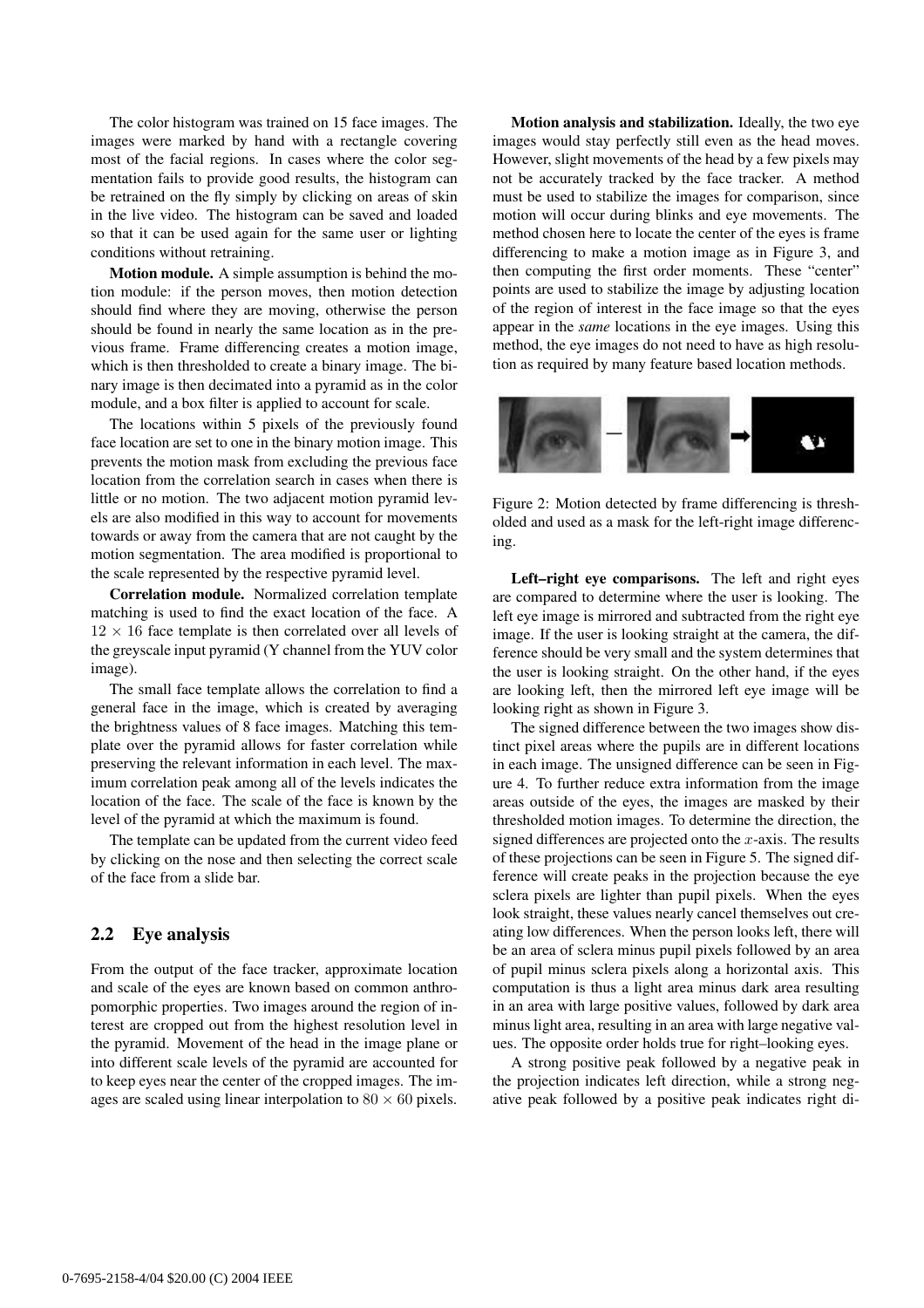rection. If the positive or negative peaks do not exceed a certain threshold, then the default (looking center) value is the output.



(a) Right eye looking left (b) Mirrored left eye looking left

Figure 3: Eye images automatically extracted from input video by face tracker and aligned by motion analysis.



Figure 4: Difference between right and mirrored left eyes. Left: Eyes are looking to the left; arrows highlight large brightness differences. Right: Eyes are looking straight ahead.

Let  $I_{\ell}$  and  $I_{r}$  be the  $m \times n$  left and right eye images masked by motion information. The projection of the signed difference onto vector  $\mathbf{a} = a_1, \dots, a_m$  is computed by:

$$
a_i = \sum_{j=1}^{n} (I_r(i,j) - I_\ell(m-i,j)).
$$
 (1)

Two thresholds  $T_p$  and  $T_d$ , are used to evaluate whether a motion occurred to the right, left, or not at all. The thresholds can be adjusted to change the sensitivity of the system. First, the maximum and minimum components of the projection vector **a** and their respective indices are computed:

$$
a_{\min} = \min_{i=\{1,\dots,m\}} (a_i) \text{ and } a_{\max} = \max_{i=\{1,\dots,m\}} (a_i) \quad (2)
$$

$$
i_{\min} = \underset{i=\{1,\dots,m\}}{\arg \min} (a_i) \text{ and } i_{\max} = \underset{i=\{1,\dots,m\}}{\arg \max} (a_i). \tag{3}
$$

The minimum and maximum values are then compared to the projection threshold  $T_p$ :

$$
a_{\min} < -T_p \quad \text{and} \quad a_{\max} > T_p. \tag{4}
$$

This threshold assures that there is a sufficient brightness difference to indicate a left or right motion. The second



Figure 5: Results of projecting the signed difference between right and mirrored left eyes onto the x–axis. The top image is the result of left–looking eyes. The bottom image is the result of right–looking eyes.

threshold  $T_d$  is used to guarantee a minimal spatial difference between the minimum and maximum projection values when motion is detected. The direction of motion is determined as follows:

$$
i_{\max} - i_{\min} > T_d \Rightarrow 'right motion' \tag{5}
$$

$$
i_{\max} - i_{\min} < -T_d \Rightarrow \text{ 'left motion'}. \tag{6}
$$

### **2.3 Classification**

Information from both the motion and comparison analysis are combined to determine if there was an intentional look to the left or right. The system searches for motion to the left, followed by eye direction to the left in order to trigger the "user has looked left" event. The corresponding right event is similarly triggered.

A limit was set on how frequently events can be triggered in order to avoid the system from becoming confused and triggering many events in quick succession. In the future however, it may be preferable to let the user keep looking to one side in order to trigger many events in a row to simulate holding down an arrow key. Audio feedback or multiple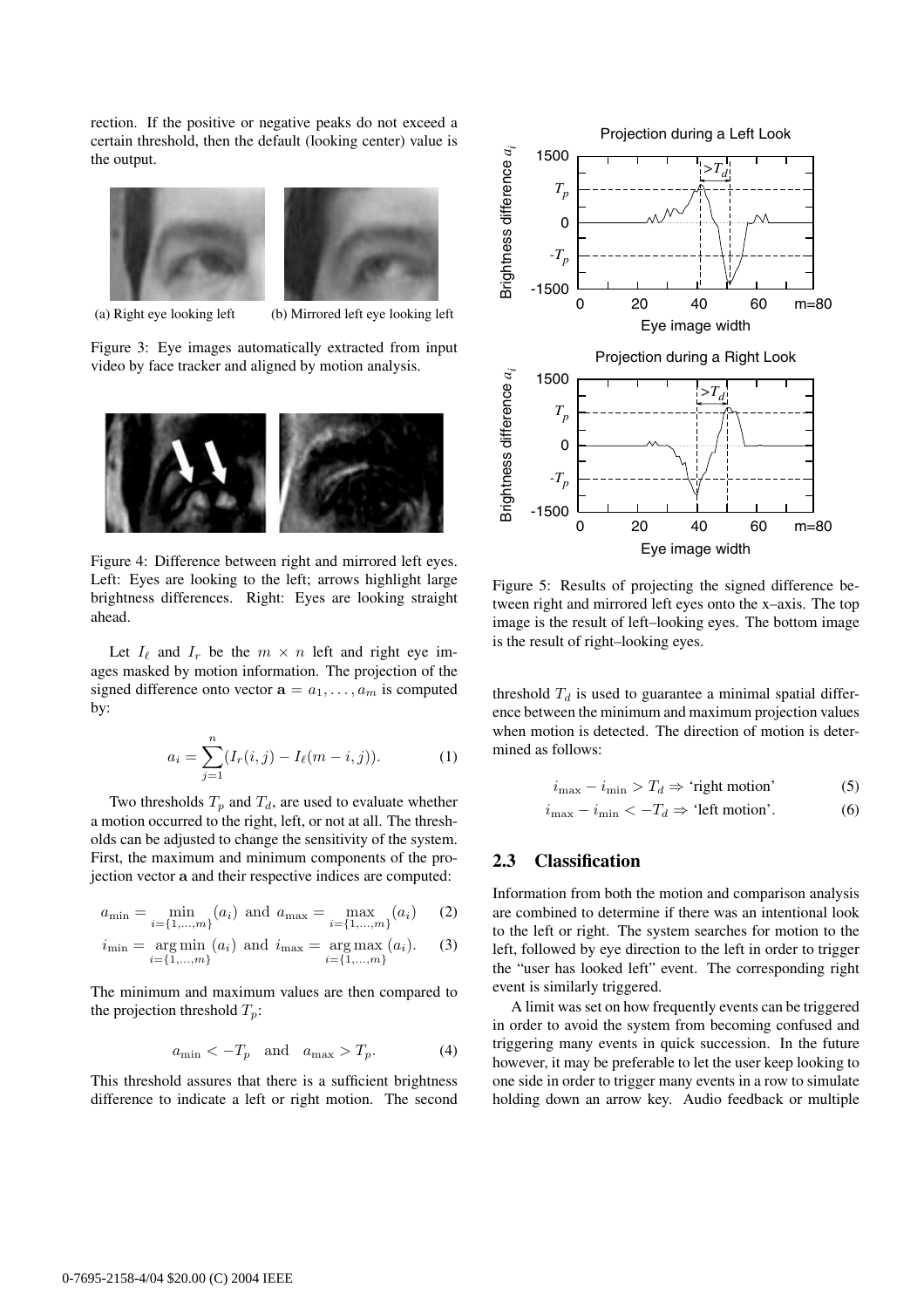

Figure 6: Screenshot of the game BlockEscape. The player navigates the block through the holes by moving the mouse left or right as the block falls towards the bottom of the screen.

monitors would be needed to let the user know when events are triggered.

#### **2.4 BlockEscape game**

BlockEscape is an easy to learn game which allows for an interactive and engaging user experience while concurrently providing a useful framework for testing HCI techniques. Its development was motivated by the fact that many applications whose primary goal is testing an HCI system ignore that the test subject cannot be expected to remain attentive for long periods of time. Providing an enjoyable game as a statistics gathering device allows subjects to play for long stretches of time, and thus allows for us to retrieve a large amount of data while tests subjects use EyeKeys. Figure 6 shows a screenshot of BlockEscape.

The rules of the game are as follows. The wall levels, which are the black rectangles in Figure 6, are fixed objects that move upwards at a constant rate. The user, who only controls the white block, must lead it into the holes between these walls, where it will "fall through" to the next wall level. The user is restricted to move the white block horizontally in two directions: left and right. The block movement is *triggered* by issuing a 'left motion' or 'right motion' command. The command can be issued using the EyeKeys interface, the mouse, or the left/right keys on the keyboard. The block will continue to move in that direction until the wall level is exited or a key in the opposite direction is pressed. When the block reaches the bottom of the screen, the user wins. Conversely, if the block ever reaches the top of the screen, the game ends.

There are numerous ways to configure game play. The significant configurations are game speed and distance between walls. The game speed specifies the how often the game state is updated: by increasing this setting, the game is made slower and therefore more easy to play. The game difficulty can be similarly be modified by setting the distance between successive walls. These settings allow the game to be configured appropriately for the abilities of the user with a chosen interface method.

**Methods for gathering statistics.** Incorporated within BlockEscape is the functionality to gather detailed usage statistics that are generated and recorded during game play. These statistics offer a detailed view of the blocks movements throughout the game, including a score that gauges the users movement "mistakes" compared to "good" movements.

Suppose that the block is on the rightmost side of the screen, and that there is one hole on the leftmost side of the screen. It would be a mistake, then, if the user moved to the right at any time, since there is clearly only one possible movement that will lead to success. In cases with multiple holes on a particular wall level, if there is a clear choice which direction to choose, then statistics can still be reported. The following equations are used to determine these player deviations:

$$
d_{ij} = |x_{ij} - h_i|
$$
 (7)

$$
D_{ij} = \begin{cases} 0 & \text{if } d_{ij} < d_{i,j-1}, \text{ or } j = 0\\ 1 & \text{otherwise} \end{cases}
$$
 (8)

where  $h_i$  is the hole's position on wall level i and  $x_{ij}$  is the block's position on wall level i at time j. Distance  $d_{ii}$ is defined as the distance from the block's current position to the hole and  $D_{ij}$  determines whether the block is closer or farther away from the nearest hole. We also define the normalized deviation for wall level  $i$  as:

$$
\sigma_{\rm i} = \frac{1}{sg} \sum_{j=1}^{W_i} D_{\rm ij} \tag{9}
$$

where  $s$  is the current block speed in pixels,  $g$  represents the width of the game board in pixels, and  $W_i$  is the number of cycles the block is on wall level  $i$ . The standard deviation  $\sigma_{\text{avg}}$ , averaged over all wall levels, was approximately zero in our tests with users employing a keyboard. Therefore, we can assume that all movement errors encountered during testing are not due to user error resulting from difficulty of the game itself, but are instead due to the interface system being employed. These errors are represented by a deviation score in the final statistics report, which displays the number of deviations for each individual wall level, and a coordinate-pair listing denoting the pixel extents of each individual wall in the wall level.

This information may then be used to reconstruct the exact wall level sequence as was seen in a previous game, allowing the user to play the same game multiple times. This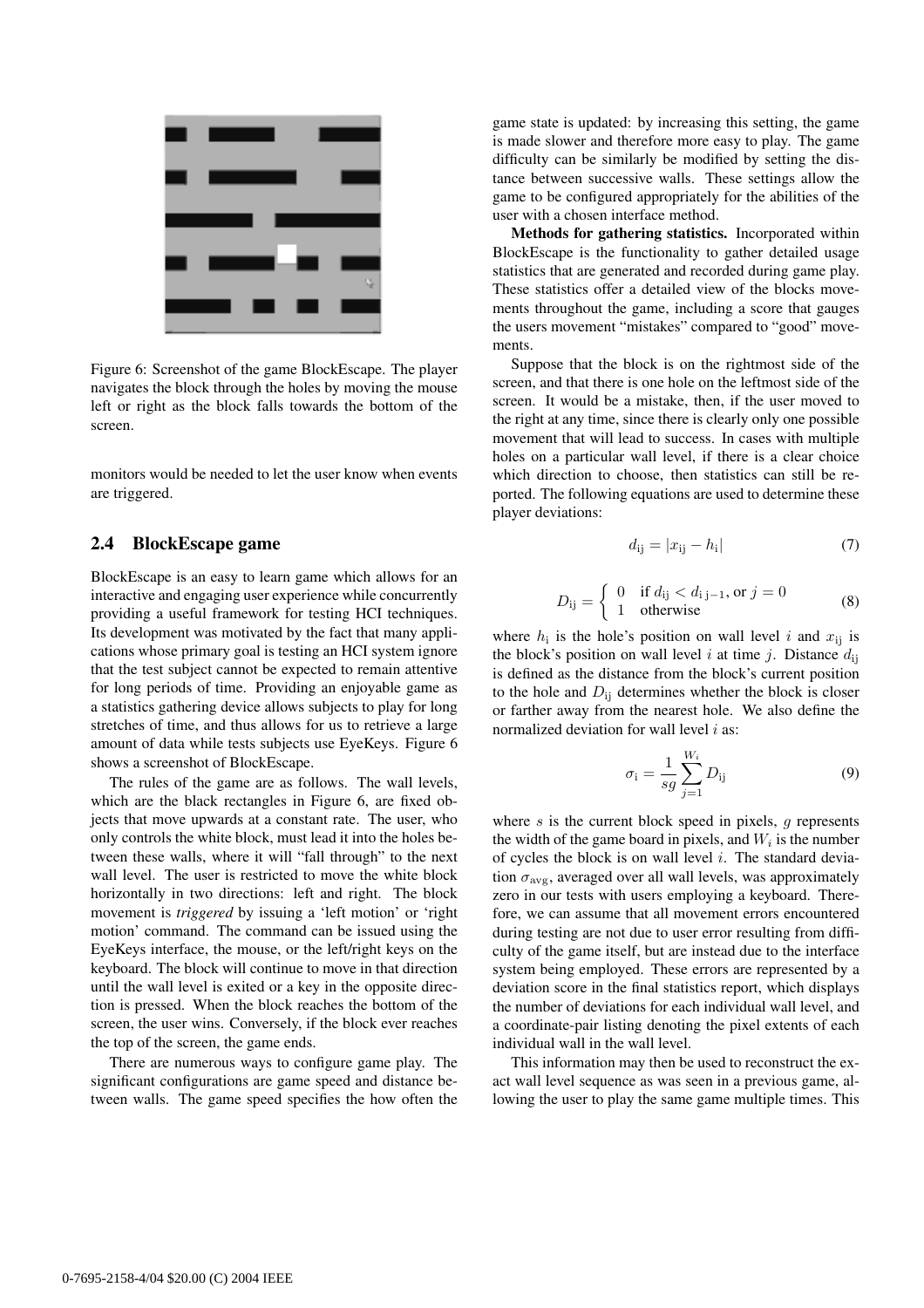is useful in that it we can now use the same wall level sequence on multiple users, and thus get results that are comparable.

### **3 Experiments and results**

### **3.1 EyeKeys performance evaluation**

**Experimental setup.** EyeKeys is designed to be used by a person sitting in front of a computer display. The camera is mounted on the end of an articulated arm, which allows the camera to be optimally positioned in front of a computer monitor. The USB camera we used is a Logitech Quickcam Pro 4000, with a retail price of \$79.99. The tests were run on an Athlon 2100.

Tests were created to determine if the system can detect when a user intentionally looks to the left or to the right. The average face template used by the tracker was first updated to include the test subject. Testers were told to look at the computer monitor. When asked to look left, the tester should move their eyes to look at a target point to the left of the monitor. A similar target was to the right side of the monitor. After the look was completed, the user should look back at the monitor.

We created a random ordered sequence of twenty looks: ten to the left and ten to the right. The same sequence was used for all the test subjects. If the system did not recognize a look, the user was asked to repeat it. The number of tries required to make a recognition was recorded. If the system made an incorrect recognition, that fact was recorded and the test proceeded to the next look in the sequence.

**Results.** Our system was tested by 8 people. All of the faces of the test subjects were correctly tracked in both location and scale while moving between 2 and 5 feet from the camera. Our system correctly identified 140 out of 160 intentional looks to the left or right. This corresponds to an 87.5% success rate. For the system to detect and classify 160 looks, the users had to make 248 attempts. On average, 1.55 actual looks are made for each correctly identified look event. The results are summarized in Table 1.

Table 1: Results of testing the user interface system on a sequence of left and right looks.

|                      | Actual |      |       |             |
|----------------------|--------|------|-------|-------------|
|                      |        | Left | Right | $%$ Correct |
| <b>Observed</b> Left |        | 72   | 12    | 90.0%       |
|                      | Right  |      | 68    | 85.0%       |
|                      | Missed | 40   | 48    |             |

Some of the test subjects were more successful than others. One subject had all 20 looks correctly identified while making 24 actual looks. Cases where an incorrect recognition occured were due to a problem with alignment of the right and mirrored–left eyes. The number of extra look attempts is probably due to high thresholds that were chosen to avoid false detection of looks, since it is better to miss a look than to misclassify a look. Other incorrect recognitions were due to the system missing a look in one direction, but detecting eye movement back to the center position as a move in the opposite direction.

### **3.2 BlockEscape experiment**

**Experimental setup.** Four test subjects participating in this experiment were read the rules of BlockEscape, followed by two demonstrations of the game using a mouse. We chose to test the Camera Mouse in this experiment in order to gauge the effectiveness of EyeKeys against a previously developed HCI system for people with disabilities. The keyboard was chosen as a control against the HCI systems. All subjects were unfamiliar with BlockEscape, EyeKeys, and the Camera Mouse.

In the "practice" phase, the subjects were allowed to become familiar with the game and the interfaces. They played up to three trial games, or for up to three minutes, on the keyboard, Camera Mouse and EyeKeys. They were then asked to play at least one game for 30 seconds with each device.

For the "trial" phase, the test subjects played three games on each input device, the results are shown in Table 2.

| <b>Device</b>      |         |              |           |  |  |  |
|--------------------|---------|--------------|-----------|--|--|--|
|                    | EyeKeys | Camera Mouse | Keyboard  |  |  |  |
| $\sigma_{\rm avg}$ | 2.9     | 2.27         |           |  |  |  |
| Median             | 2.54    |              |           |  |  |  |
| Std. Dev.          | 4.01    | 2.68         |           |  |  |  |
| Wins               | (83%)   | (83%)        | $(100\%)$ |  |  |  |
|                    |         |              |           |  |  |  |

Table 2: Results of four users employing three devices to play BlockEscape. Units are percetage of game playing area.

**Results.** Notice that the win percentage of EyeKeys compared to the Camera Mouse was the same, although EyeKeys had a higher  $\sigma_{\text{avg}}$ , median, and standard deviation. It is also of interest that a Camera Mouse failure requires manual intervention to correct, while an EyeKeys user could merely look in the appropriate direction to correct a mistake. The keyboard control is obviously the most accurate way to play the game for those that are able, however, the results demonstrate that our system works well enough as an interface to play this game, and that it is comparable to an existing interface that is in actual use.

Users had different levels of success with EyeKeys. One user mastered EyeKeys quickly, winning all three games,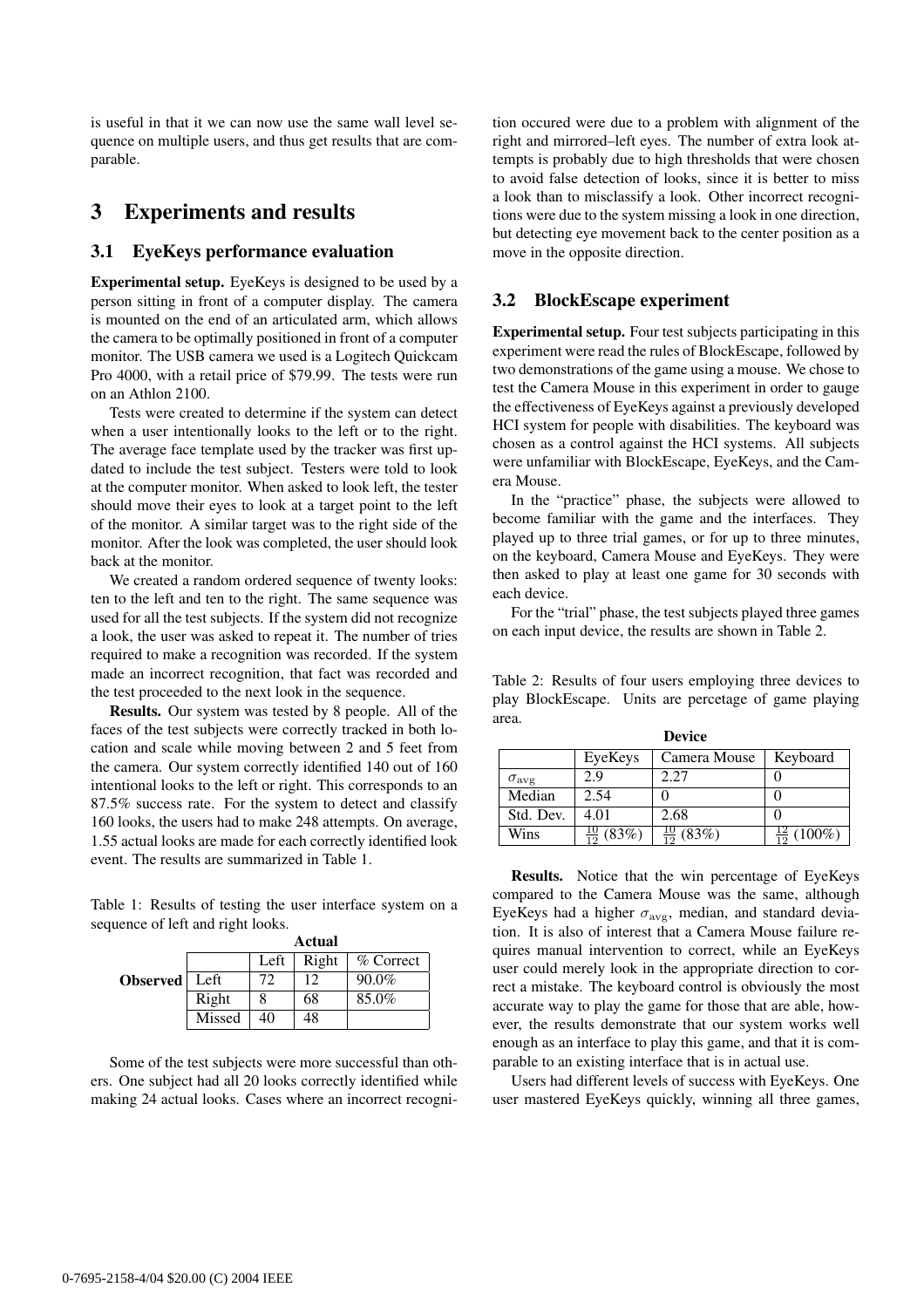but had trouble with the Camera Mouse: losing one game and performing poorly on another. With EyeKeys, all the other users improved their performance on succeeding games. This did not hold true for the Camera Mouse.

### **3.3 Initial experience: A test user with severe disabilities**

We were able to hold a preliminary test of the EyeKeys system with a user with cerebral palsy. This user can control his eyes and has some control over head movements. However, he also has involuntary head movements.

We asked him to use the EyeKeys system to move a window left and right across the screen. We observed that he was able to move the block in the direction that we asked him to in most cases. Sometimes, involuntary head motion would cause the system to detect an unintentional eye event. Adjusting the thresholds in future tests may allow the system to work better with these unpredictable changes in the location of the head.

### **3.4 Real-time performance of system**

Our system achieves real–time performance at 15 frames per second, which is the limit of the USB camera at  $640 \times$ 480 resolution. The BlockEscape game had no problem running concurrently with the real-time vision interface system. Our experience indicates that the performance of our system easily enables it to run concurrently with other applications such as spelling programs and web browsers.

### **4 Discussions and future work**

**Real-time performance.** The correlation module of the face tracker is the most computationally expensive function required in our system. The face tracker employs multiscale techniques in order to improve real-time performance. The template correlation over the image pyramid is more efficient than performing multiple correlations with a scaled template. In addition to improving accuracy, the color and motion information is used to reduce the search space of the template correlation, further improving efficiency.

The eye analysis is relatively computationally inexpensive. The eye direction is computed in time linear to the size of the eye image.

**Design motivations.** The ability to update the average face template is important for the correlation tracker. This can help fix two problems. The average face template allows most people to use the system without manual initialization. However, if the user's face does not correlate well with the current template, the updated template will be more specific to the user and will work better. A template

from one person generally works well in finding another person since the information contained in the template is non-specific. Another significant benefit of being able to change the template is that an updated template will allow the correlation to work better under different lighting conditions. The template can be saved and loaded so that it does not have to be retrained for the same user or lighting conditions. While normalized correlation can work with uniform intensity changes, it has problems if the user becomes more brightly lit from one side. Updating the template solves this.

The approach of EyeKeys to exploit symmetry works well even though the eye images are of low resolution. Other more sophisticated approaches of gaze detection that model the eye features require higher resolution eye images. In the cases where eye features such as corners of the eyes or curve of the iris cannot be used, the difference mirroring approach allows eye direction classification to still be successful.

The two thresholds that determine when the user looks right or left are adjustable. Increasing  $T_p$  makes the system more likely to miss an intentional look, but less likely to misclassify a look. Increasing  $T_d$  has the effect of requiring that the looks be faster and more deliberate. While this can decrease false detections, it also makes the system difficult and uncomfortable to use.

**Testing experience and comparisons.** Our test subjects had little difficulty learning the EyeKeys interface. After only a minute of practice, users were able to play Block-Escape. In addition, most subjects improved after each game, leading us to believe that EyeKeys users will become as proficient as Camera Mouse users over time. With further testing we may determine if experienced users of EyeKeys outperform those users of the Camera Mouse.

In comparison to the Camera Mouse, our system performed well. When the mouse tracker gets lost in the Camera Mouse, the performance decreases dramatically. In our system, a false detection can be easily rectified by a correct detection. This, however, is specific to certain applications. For instance, if our system caused a web browser to follow a hyperlink in error, then it would be difficult to return to the original page without manual intervention. A possible solution would be to detect other events, such as blinks, to serve as an undo command. Another solution would be to add a "confirm" step.

Since this system was designed as an HCI application, it was expected that the user would be cooperative and *try* to make it work. This is in contrast to a surveillance application where the subject may not know about the system. The face in the images is thus assumed to be frontal to the camera. Head turns or rotations can cause the face tracker or eye direction classification to break. Future tests will determine the limitations of head orientations and the use of eye glasses with this approach.